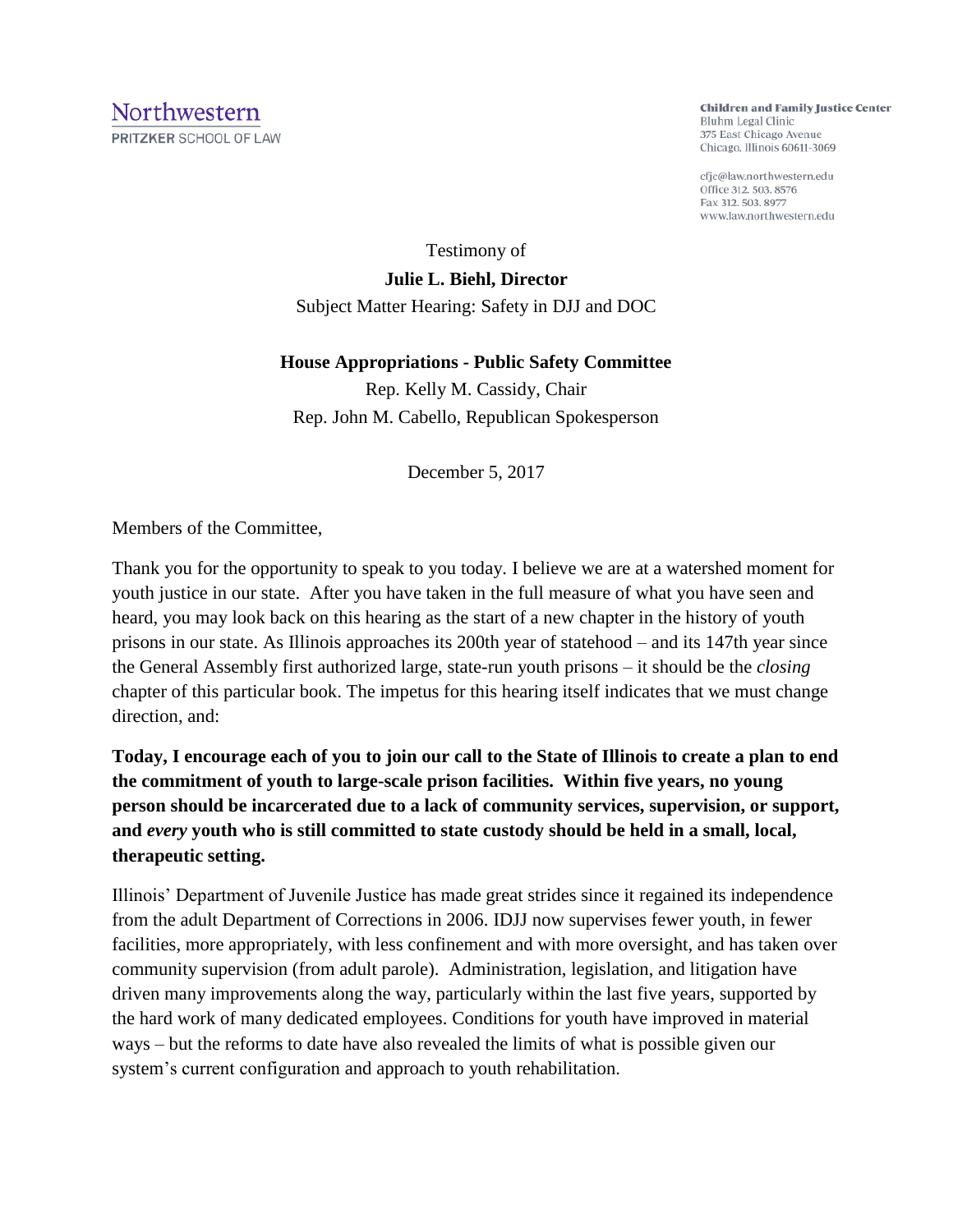Last year, in light of IDJJ's decade of progress, as well as significant new research reports issued by the National Academy of Sciences and the National Institute of Justice, $<sup>1</sup>$  we at the Children</sup> and Family Justice Center began a deep dive into the history, progress and direction of IDJJ. We gathered data, conducted interviews and surveys, researched best practices and developments in the field, and identified some key elements of future success.

As a result, the CFJC will issue a series of briefing papers in 2018 discussing our research and data gathering, entitled *Community Safety and the Future of Illinois' Youth Prisons.* We have a number of topics planned for these papers but we are eager to make our data as useful to the State as possible and would be happy to investigate any particular issues or questions that this committee or the House may have. It's very important that you have the answers you need, so that going forward, you can fund the public safety priorities that will support the right design of our future system.

As a prologue, I can offer you a brief snapshot of where things stand today. This spring, we widely distributed a survey to which 150 juvenile system stakeholders responded. In it we asked them to evaluate IDJJ's progress on 12 key points central to the department's mission. We asked survey respondents to issue grades, and the attached "Report Card" summarizes the opinions of the many court officials, probation officers, IDJJ staff, service providers, and advocates who responded, as well as the responses we received from youth and their families with IDJJ contact. It is just one form of feedback, but is consistent with the other information we have gathered: according to many who are familiar with Illinois youth prisons, while IDJJ has shown significant progress since its failing days as a subdivision of IDOC, it is still falling well short of both best practices and Illinois' own standards, in many vital areas.

We cannot settle for a  $C$  + system. Youth and communities deserve better. Today's safety issues alone are distressing and unacceptable from the perspective of youth, staff, and the public.

I wish I could tell you that these problems are also unique or unusual. Instead, they are pervasive and persistent. Simply look across our northern border, to Wisconsin, where a long-running abuse scandal led the chair of the Governor's Juvenile Justice Commission to conclude:

"The fact is that larger, congregate care institutions, particularly for youthful offenders, are the dinosaurs of the juvenile justice world. Even a well-run institution under the best of circumstances has challenges maintaining a strong and well-trained workforce, meeting the individual needs of youth, keeping youth linked with their family and community, and setting the stage for successful re-entry into the community. It is evident that we have not been operating under the best of circumstances. Unfortunately, when it

<sup>1</sup> Patrick McCarthy, et al., *The Future of Youth Justice: A Community-Based Alternative to the Youth Prison Model*, HARVARD UNIVERSITY AND NATIONAL INSTITUTE OF JUSTICE, NEW THINKING IN COMMUNITY CORRECTIONS BULLETIN (2016); NATIONAL RESEARCH COUNCIL, REFORMING JUVENILE JUSTICE: A DEVELOPMENTAL APPROACH, NATIONAL ACADEMIES PRESS (2013).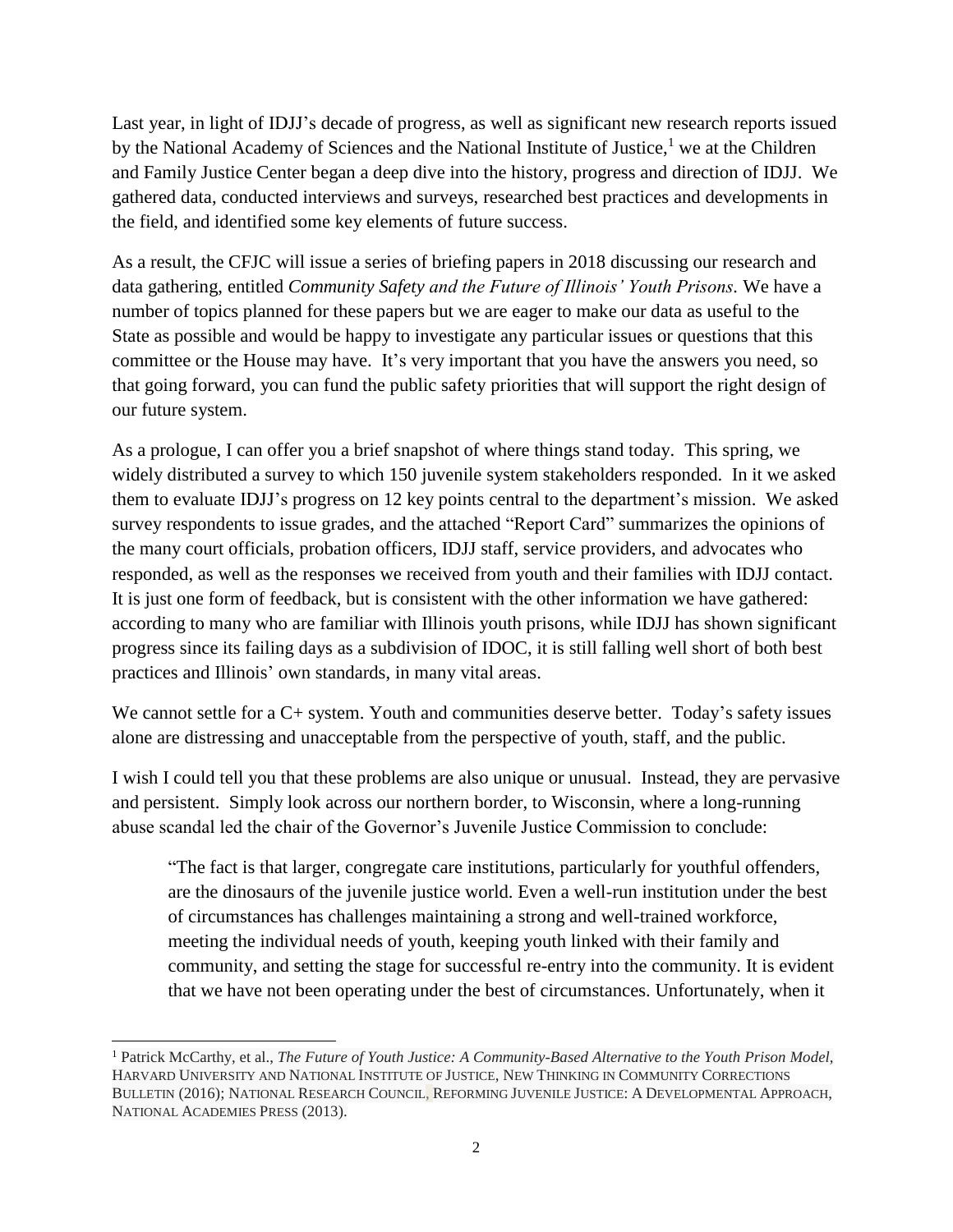comes to big institutions, problems like those we are hearing about at Lincoln Hills are less a matter of "if" and more a matter of "when."<sup>2</sup>

Recurrent safety issues are just one of the many reasons many experts have recommended closing down large, corrections-focused, prisonlike facilities in favor of supervising youth in therapeutic settings close to home. As we have seen, serious safety issues recur even after reforms bring better staffing ratios, better training, and additional services to a youth prison.

Here in Illinois, we have considered youth prison safety on many occasions: When the department was founded in 2006. Five years ago, when the ACLU initiated its lawsuit. Four years ago, during hearings on rampant sexual victimization. At each of three prison closure hearings. Last year, when four guards were arrested for abusing youth at St. Charles. And here we find ourselves again, today.

Time after time, my colleagues and I have described to you how prisons are dangerous and make us all less safe. Youth prisons are isolating – by design. They are control-oriented – by design. Prisons can never truly protect youth, staff, or communities because they impede or destroy the most crucial aspects of public safety: connection, relationship, and responsibility.

Prisons rely instead on an unsustainable illusion of control rooted in secrecy, segregation, and power – the same conditions that we all know foster abuse and are not effective in reducing recidivism. These risks are amplified for people who are young, who are marginalized, who have disabilities, and who have previous exposure to abuse and trauma. All of the teenagers we are discussing today are vulnerable in one of these ways, often many of them. We can't be shocked by our next scandal. It is not a question of if, but when, this will happen.

What do we need to know to change it? Let me offer you some facts, which we will be exploring in more detail during our series:

- Recidivism research indicates that it is more cost-effective to supervise even the highestrisk youth in a community setting, as opposed to a youth prison.<sup>3</sup>
- While every state has some system of youth confinement, not every state's system looks and feels as punitive as ours. For example:
	- o Twenty-two states, including our neighbors Michigan and Missouri, don't have a single youth prison larger than 100 youth (Illinois has two).<sup>4</sup>

 2 Jim Moeser, *Opportunity knocks to move on reforming juvenile justice in Wisconsin*, CAP TIMES (March 24, 2016).

<sup>3</sup> Christopher T. Lowenkamp and Edward J. Latessa, EVALUATION OF OHIO'S RECLAIM FUNDED PROGRAMS, COMMUNITY CORRECTIONS FACILITIES, AND DYS FACILITIES, UNIVERSITY OF CINCINNATI, DIVISION OF CRIMINAL JUSTICE, CENTER FOR CRIMINAL JUSTICE RESEARCH (2005), at Table 4, "Tax Costs of Processing Youth and Recidivism – Very High Risk Youth."

<sup>4</sup> Liz Ryan, Jill Ward, Mishi Faruquee, THE GEOGRAPHY OF AMERICA'S DYSFUNCTIONAL & RACIALLY DISPARATE YOUTH INCARCERATION COMPLEX, YOUTHFIRST INITIATIVE (2016).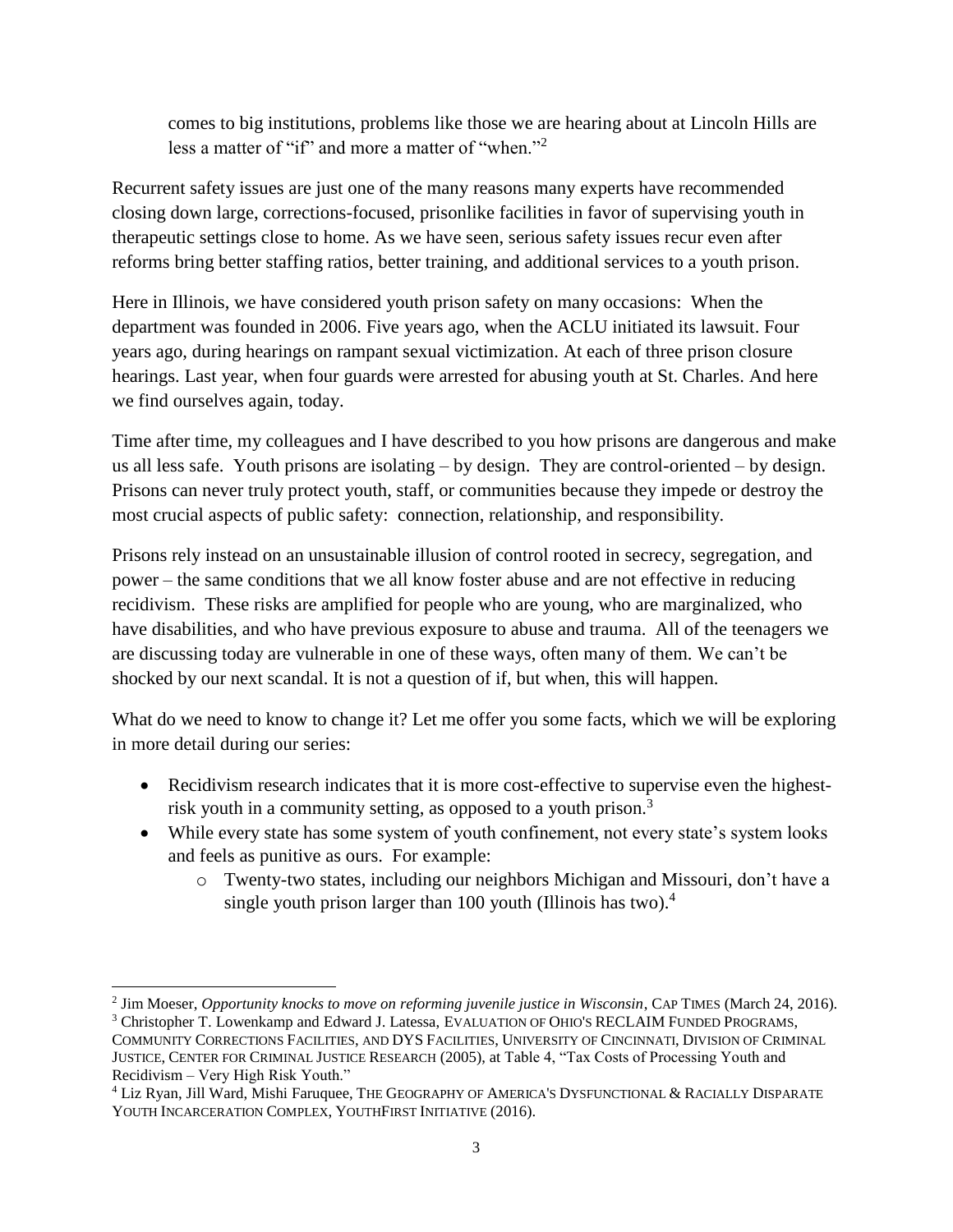- o Illinois is one of only five states in which youth prison guards are permitted to carry chemical spray.<sup>5</sup>
- From 2003-2013, Illinois lagged behind the rest of the country in reducing its youth incarceration rates, and has only caught up to the national average in recent years (see chart).
- As Illinois' youth prison population has declined, racial disparities in state commitments have deepened, with drastic results in specific counties.<sup>6</sup>
- The impact of state budget cuts to programs like Redeploy Illinois and the crisis services (CCBYS) system are still being felt, even as funds have recently been freed up.<sup>7</sup>



Children and Family Justice Center analysis of: Melissa Sickmund, et al, *Easy Access to the Census of Juveniles in Residential Placement*, U.S. DEPARTMENT OF JUSTICE OFFICE OF JUVENILE JUSTICE AND DELINQUENCY PREVENTION (2017). Available at: http://www.ojjdp.gov/ojstatbb/ezacjrp/

<sup>5</sup> COUNCIL OF JUVENILE CORRECTIONAL ADMINISTRATORS, Issue Brief: Pepper Spray in Juvenile Facilities (May 2011). "CJCA's collective experience shows that overreliance on restraints, whether they be chemical, physical, mechanical or other, compromise relationships between staff and youths, one of the critical features of safe facilities." *Id.*

<sup>6</sup> Children and Family Justice Center analysis of Illinois Criminal Justice Information Authority data, forthcoming (planned February 2018).

<sup>7</sup> Mark Brown, *State Budget Impasse Over, but Not Social Service Agency Pain*, CHICAGO SUN-TIMES (Oct. 16, 2017).